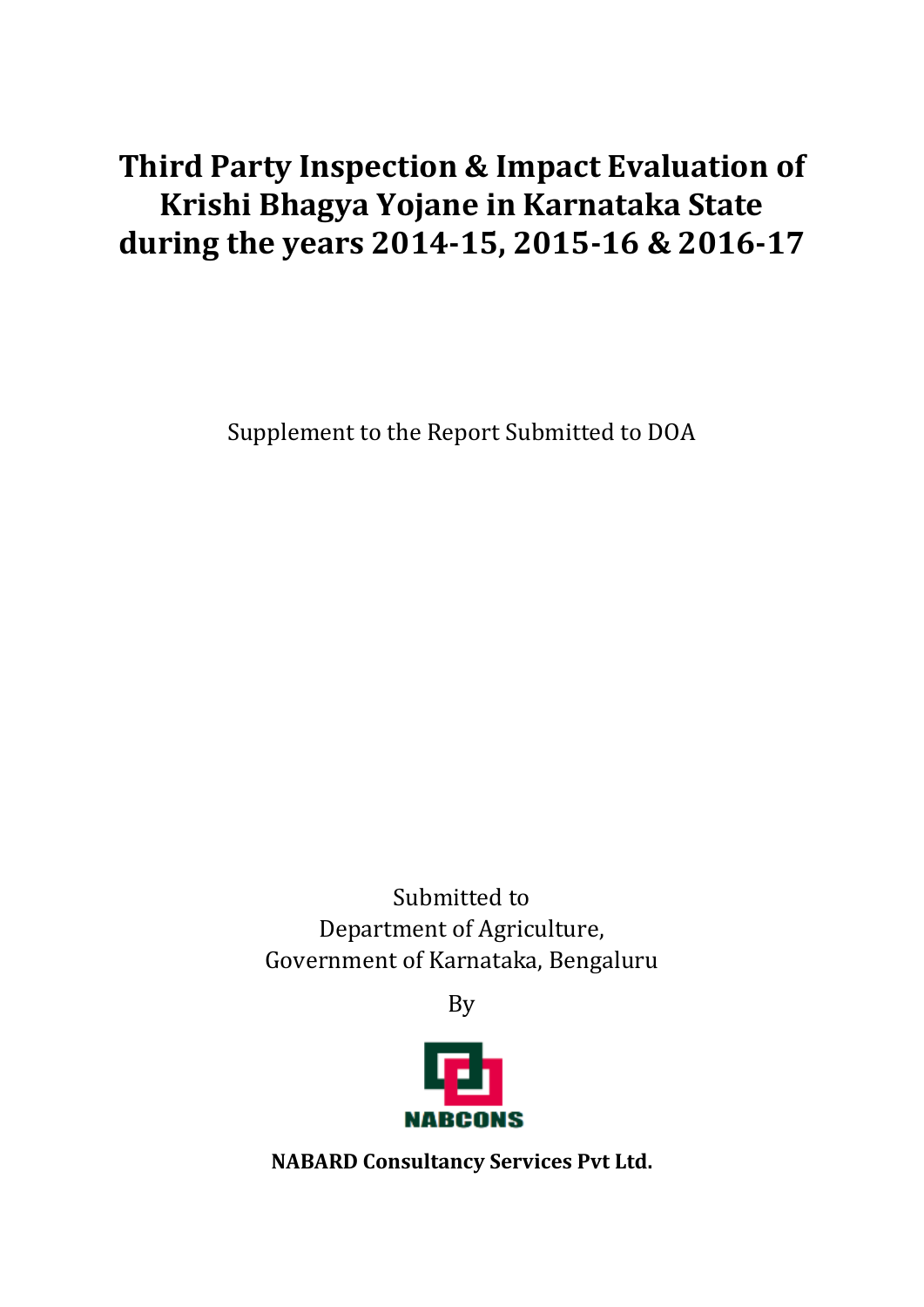# **Policy inputs and Recommendations**

#### **Suggestions/Policy inputs for overall improvement of the scheme.**

The Technical Committee of Karnataka Evaluation Authority(KEA) at its 44th meeting held on 17 July 2019 approved the draft Evaluation report submitted by NABCONS to the Department of Agriculture. Further, the committee advised NABCONS to submit a supplement to the report on its suggestions to the following observations made by the committee.

- i. Suggest for a policy change that the farmers without borewells to be identified as beneficiaries under the scheme.
- ii. Recommendations to include type of crops to be grown with high returns and less water consumption and focus on marketing
- iii. Recommendations should be specific evidence based and related to objectives.
- iv. In the estimation of the impact on production and income the productivity measure to be isolated from the impact made due to the existence of a borewell.
- v. Bring out the impact of Krishi Honda on ground water levels and promotion of dry land Horticulture under the scheme.

# **I - The recommendations/ suggestions covering the above aspects are furnished below:**

i. The change in the cropping pattern after Farm Pond construction has enabled the farmers to get better returns. It is, however, observed from the field study that a large number of farmers continue to raise the same crop and only a few farmers have adopted change of cropping pattern like cultivation of Tomato and Red Chilli in place of existing crops viz., Ragi and Pulses. Such farmers could substantially increase their income and in respect of Red Chilli it was noticed that the income has actually doubled (Chapter VA - Table 16). Success Stories of farmers who have obtained higher income due to change in cropping pattern have also been furnished in the Report. Further, the various crops introduced by the farmers after construction of Farm Pond is furnished in Table 47. Hence, in places where it is suitable, farmers may be encouraged to go for short duration vegetable crops. The Department may suggest suitable changes in cropping pattern taking into account the agro-climatic conditions and use of water efficient devices viz., Drip/Sprinkler, rain fall situation in specific areas and availability of marketing/ processing facilities for the crops being suggested. The change in crops grown observed during the Field Study have been captured in the respective District profile.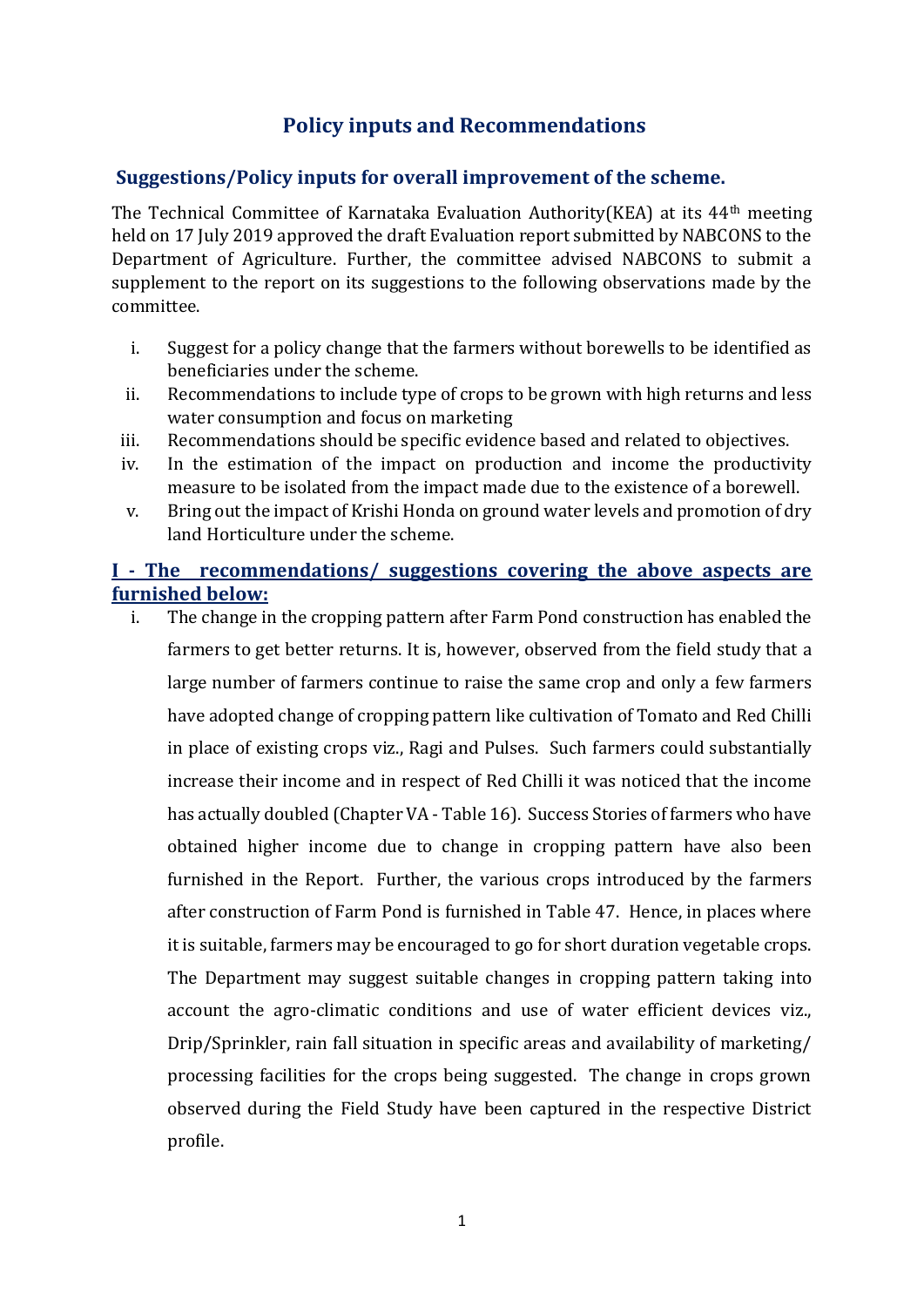- **ii.** Keeping in view the objective of supporting Farm Ponds as a coping mechanism to provide critical irrigation in rain fed areas, priority may be given to the farmers who are primarily dependent on Rainfall for crop cultivation. Karnataka has been frequently facing drought & drought like situations and it was observed during the period of study, the ground water levels are depleting faster. Further, availability of power during day time was very limited and farmers who have borewells were not able to irrigate their crops during day time. In order to deal with these challenges, Farm Ponds have been provided by the Department to such farmers also. It is observed in the field that farmers having borewells who were supported for establishment of Farm Pond have been able to increase net cultivated area (Chapter VA - Table 17). Further, some of them could change their cropping pattern from field crops to more remunerative crops viz., Tomato, Chillies, Papaya, Brinjal, etc (Chapter VA – Table 16). However, in order to restrict coverage of such farmers on a large scale, eligibility may be confined to those farmers whose borewells have failed and in respect of those who have scope for bringing additional area under cultivation with the construction of farm ponds.
- **iii.** The primary objective of the Farm Pond is to harvest the rainwater so as to provide supplementary irrigation for the crops taken up for cultivation and increase the average productivity of crops. The Department has provided polythene sheets to arrest percolation of collected rain water and to use it for providing critical irrigation. Therefore, the scope of the study has been confined to assess the impact of the Farm Ponds on the increase in the yields, change in cropping pattern, area brought under supportive irrigation, etc., instead of possible impact on the ground water levels. It was generally observed that some of the farmers have taken up dry land horticulture viz., mango, pomegranate, Ber, etc. also alongside their field crops. The run-off collected in the Farm Ponds was used to provide needed critical irrigation to these crops.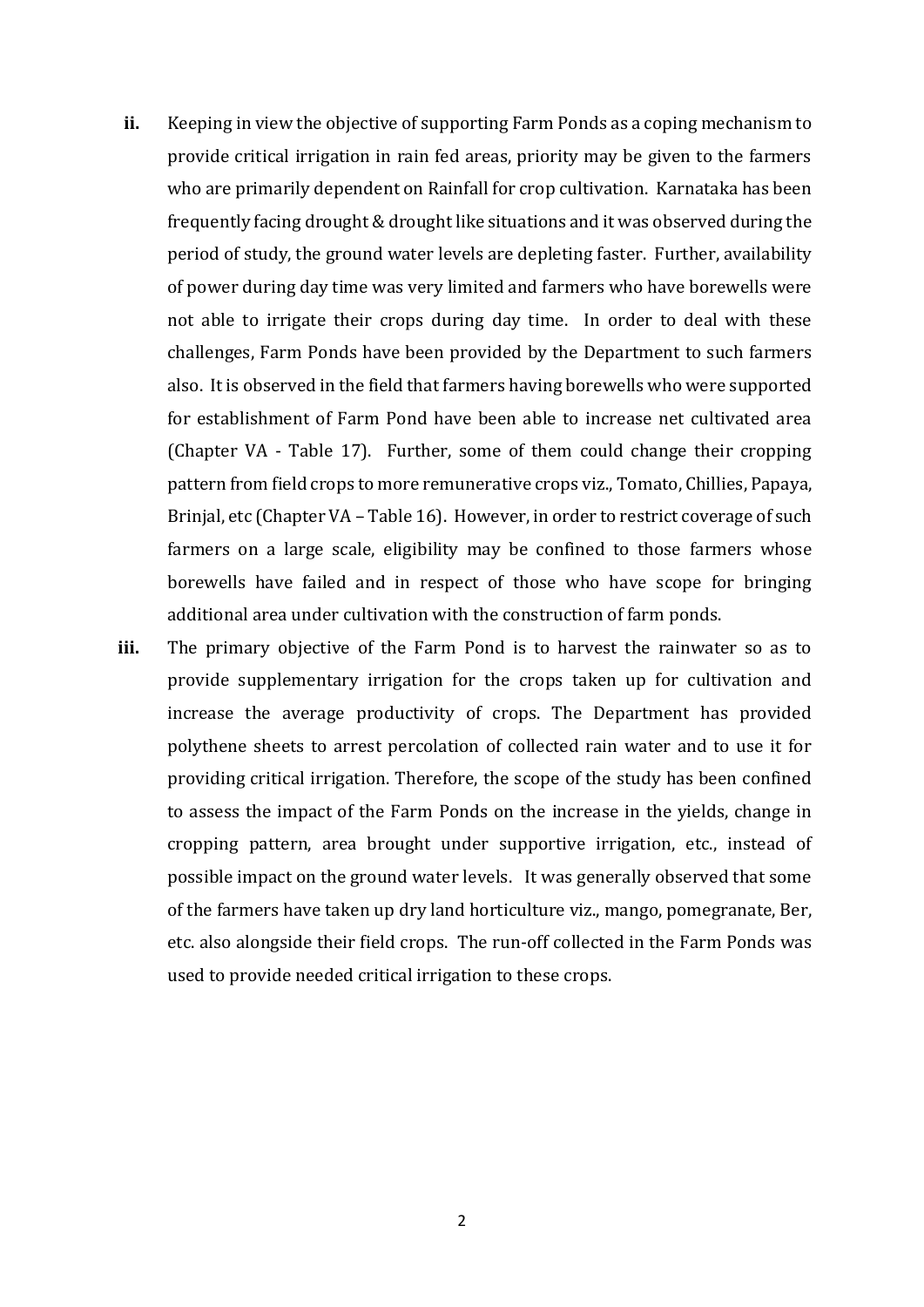# **II –Suggested Policy Interventions :**

# **(a)Technical aspects**

# **(i) Farm Pond**

- It is observed from the field study that site selection in many cases is not according to the watershed concept. Site selection needs to be given more focus and the related technical specifications viz., slope, radiant, direction and position of inlet and outlet pipe have to be recorded and ensured that the farmer has constructed the pond accordingly. The accountability and certification may be clearly notified in the guidelines.
- To ensure maximum storage of harvested rain water frequent desilting may be ensured. Installation of appropriate **inlet with filter** and outlet to avoid soil erosion will prevent accumulation of silt in the farm pond.
- There is a need to put in place a mechanism to ensure that proper quality of polythene sheet is supplied by vendors.
- Keeping in view the spirit behind the scheme i.e. harvesting and providing lifesaving irrigation, there is a need to replace the polythene sheet after 3 years as it is prone to damages and as a result water harvesting is affected due to percolation.
- As no support is given for polythene lining in black soil, an alternative mechanism may be supported to avoid bund/structure collapsing as observed during the field study.
- In order to address the negative externalities like increasing rates of evaporation, the farm ponds may be covered with solar paneled enclosures which can give the beneficiaries of assured power and to give reasonable returns by selling the excess power.
- Fencing of farm pond may be made mandatory. The Agriculture Department may be made accountable for its implementation strictly to avoid unfortunate incidence of human/cattle falling in to farm pond.

# **(ii) Poly House**

• Shade nets/ poly houses are vulnerable to strong winds. Department may insist upon facilitating wind breakers by the farmers before sanction/release of subsidy.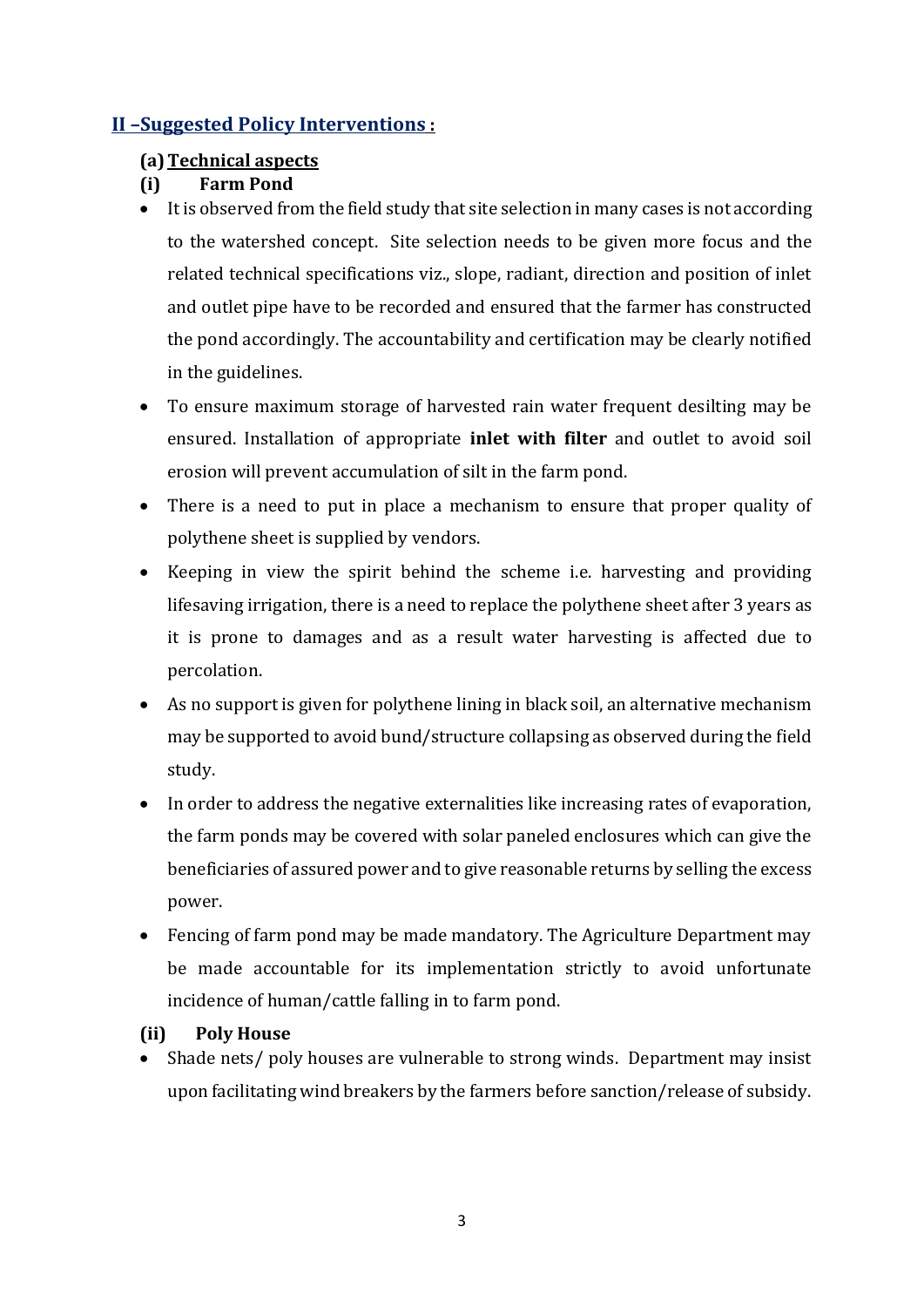• In places where high temperature prevails like Bellary and Koppal districts, the green shade nets were found to be useful only for nursery purpose. It is suggested to consider provision of white colour shade net in such hot climate areas.

#### **(b)Awareness creation**

#### **(i) Farm Ponds**

- In order to effectively use the Farm ponds constructed for reaping sustainable benefits in the long run, there is a need to create awareness amongst beneficiary farmers on maintaining the depth of farm pond by removing silt and not to close the farm ponds.
- Awareness may be created in areas where change in cropping pattern is possible for increasing income levels.

#### **(ii) Poly House**

- One week intensive training to farmers to acquire necessary skills in maintaining the poly house and also growing of different suitable crops for cultivation is needed.
- More clarity on creating mandatory components under the poly house scheme needs to be provided at the field level.
- Creating awareness on demand for various crops, season-wise demand and supply position and also tie-up arrangement with marketing agencies (malls, processing industries, reputed hotels, etc.) so as to avoid glut in the market.
- It is observed from the field study that about 25% of farmers belonging to SC/ST category have raised local variety crops instead of cultivating high value crops in their Poly Houses which has defeated the major objective of increasing Farmers' income. Poor price realization on account of local varieties will dent the viability aspect. It is suggested that these farmers may be adequately provided training on technical aspects of crop cultivation, maintenance of Poly House and its components, marketing and exposure visits to successful models.
- There is a need to develop farmer friendly training modules by the Dept. of Horticulture for different crops grown in Poly Houses. Also, there is a need to provide practical training in management of various parameters of protected cultivation. A 'Telegram' or 'Whatsapp' group of such trained farmers involving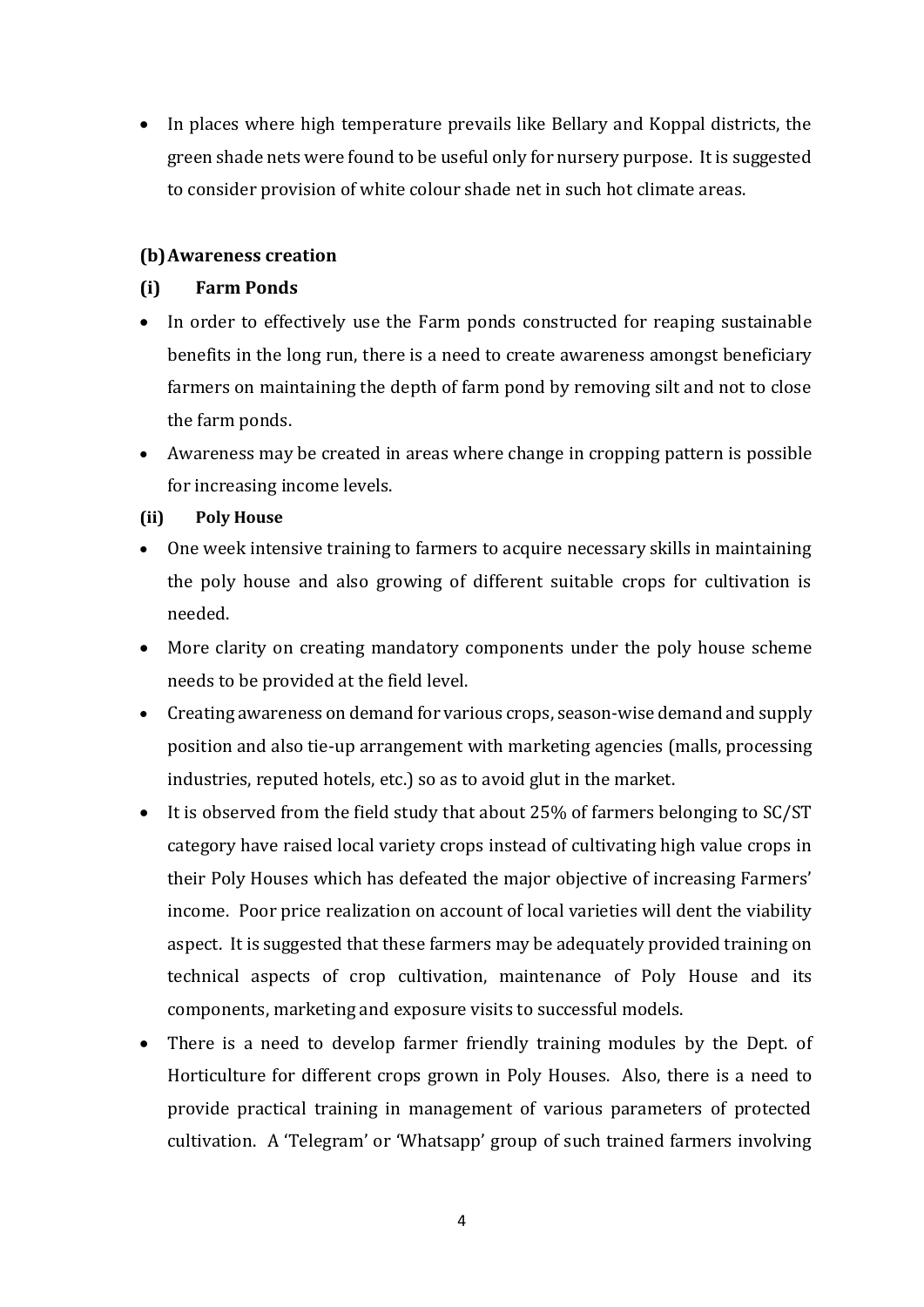Agriculture and Horticulture Department crop scientists may be put in place for seeking timely guidance, experience sharing, etc.

# **III- Other Recommendations**

#### **(i) Farm Ponds**

#### **Short Term Measures**

- There have been instances of humans and animals falling in the Farm Ponds and some have lost their lives. Since the depth of the farm pond is prescribed to be 3 metres, it is prone to dangers especially during the rainy season. Therefore, it is recommended that provision of subsidy for erecting fencing may be done as that would help in saving lives.
- Provision for Diesel Pump sets with subsidy may be considered for individual farmers instead of on group/community basis as per present guidelines.
- Feasibility of including solar powered pump sets may be considered with adequate subsidy component.

#### **Long Term Measures**

- In order to ensure sustainable income to the farmers, the beneficiaries may be extended support for pursuing allied/supplementary activities through convergence of schemes like National Horticulture Mission(NHM), Mahatma Gandhi National Rural Employment Guarantee Act ( MGNREGA), Rashtriya Krishi Vikas Yojane( RKVY), etc., implemented by other Departments like, Horticulture/Forestry, Rural Development & Panchayat Raj ( RD&PR), Animal husbandry, Fisheries, etc.
- Crop planning may be advocated among the farmers to ensure proper uitilisation of water and high returns.
- To ensure optimum utilization of the harvested rain water stored in the farm pond cultivation of less water consuming but high income generating crops like, Millets, Coarse cereals, Oil seeds etc. may be encouraged. Farm models may be prepared and distributed to the identified beneficiaries.
- Considering the recurring droughts in the State and vast areas cultivated under rainfed conditions, it is recommended that all farm holdings may be supported to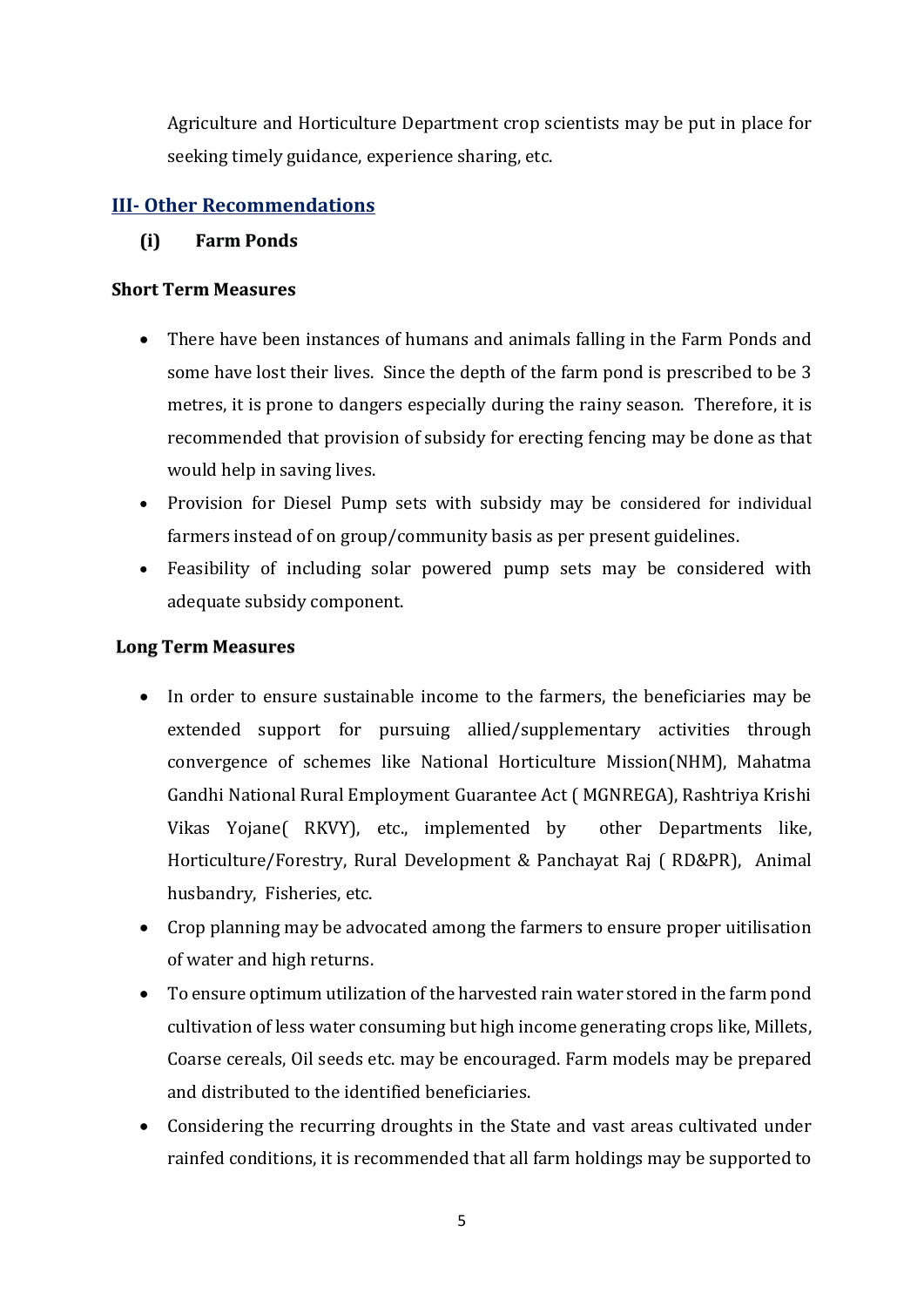establish Farm Ponds along with micro irrigation systems. As per the field study data, 31% of beneficiaries have not installed micro irrigation system. Hence, adoption of Micro irrigation system like Drip/Sprinkler may be made a compulsory component of the Government support to ensure optimum utilization of water.

- Replacement of Micro Irrigation Systems may be considered after 5 years.
- Wherever it is feasible more than one farm pond may also be considered for assistance as some of the farmers genuinely need the same.
- Construction of large size farm ponds than the prescribed sizes may also be encouraged depending upon the density of rain, preference and affordability by the farmers concerned. However, the subsidy component may be restricted depending upon the availability of funds.
- For effective implementation and defect free maintenance of assets created, periodic inspection of sites is considered expedient. Hence, a structured Inspection Report may be prescribed and certification by the field functionary concerned may be introduced to fix accountability. Minimum number of Test/Surprise checks by higher officials may also be prescribed.

# **(ii) Poly House**

# **Short Term Measures**

• Insurance coverage for Poly Houses and Shade-nets may be ensured since the investment cost is high and farmers have availed bank loans.

# **Long Term Measures**

- The Government may initiate steps to identify potential areas/districts and crops for propagation of poly houses across the State.
- Establishment of Poly houses/Shade nets may be encouraged on cluster basis.
- Since the subsidy element is high and that cultivation of high value & quality crops are being taken up, there is a need to organize them into a network like Farmers Producers Organisation.
- Creation of backward and forward linkages on a cluster basis would motivate more farmers to take up Poly house cultivation and to tap the available export